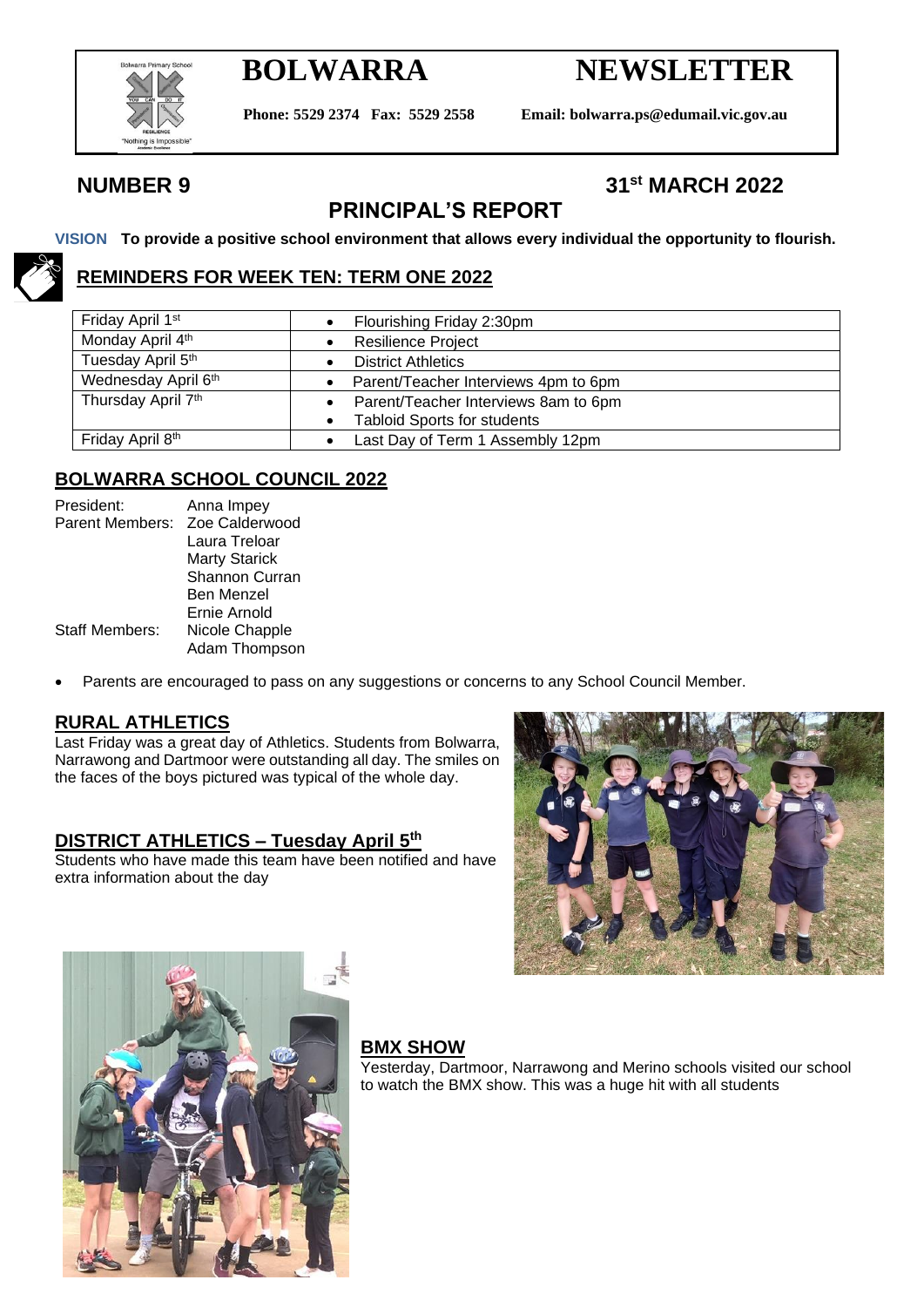### **NAPLAN**

Grade 3 & 5 students will be involved in NAPLAN from May  $10^{th}$  to the 18<sup>th</sup>. If you wish to see what faces your child you can access the NAPLAN public site at<https://www.nap.edu.au/online-assessment/public-demonstration-site>

#### **VICTORIAN HIGH ABILITY PROGRAM**

Chad Daniel, Lexi Araldi-Box, Ellie Bott and Paddy Impey have been selected to be part of an on-line High Ability Program in Primary English. The students will attend one virtual lesson every Friday in Term 2.

#### **PARENT/TEACHER INTERVIEWS – Thursday April 7th**

On this day students will be split into Multi-aged groups to enjoy a variety of different fun outdoor activities. Student leaders will be in charge of a group each.

 $\triangleright$  Attached to today's newsletter is the list of interview time slots. If you have not returned your form and therefore not been allocated a time slot, please ring Nicole in the office to make a suitable time.

#### **LAST DAY OF TERM – Friday April 8th**

**12pm –**Assembly including Easter Raffle Draw.

**12:30pm – Lunch**. Adults and students can order pizza – see attached lunch order form, (or bring your own lunch) and eat with everyone at the front of the school. **Any adult orders can be included on student order form.**

- Parents are able to take children home after lunch.
- The **Bolwarra bus will not be running.**
- All other buses will be running **1 hour earlier than normal.**

#### **POLICIES PASSED AT SCHOOL COUNCIL**

At our most recent School Council Meeting the *SunSmart* updated policy was passed. It can be found on our school website<http://www.bolwarraps.vic.edu.au/> or we are happy to provide you with a paper copy on request.

#### **EXTRA-CURRICULA TERM 1 DATE 2022**

| April | Fridav    | 1st             | ۰.             | Flourishing Friday                  |
|-------|-----------|-----------------|----------------|-------------------------------------|
|       | Tuesdav   | 5 <sup>th</sup> |                | <b>District Athletics</b>           |
|       | Wednesday | 6 <sup>th</sup> | $\sim$         | Parent/Teacher Interviews 4pm - 6pm |
|       | Thursday  | 7th             | $\blacksquare$ | Parent/Teacher Interviews 8am - 6pm |
|       | Fridav    | Яth             | $\blacksquare$ | Last Day of Term 1-Raffle Drawn     |

*LEE GIBBONS……………….PRINCIPAL*

**HAPPY BIRTHDAY** to Kelvin Moore who turns 11 on Saturday.



#### **EASTER RAFFLE – DRAWN , FRIDAY, 8th APRIL**

**DONATIONS:-** Thank You to those families who have brought in their donation of an 'Easter Themed' item for our raffle. Donations can be brought into the office until Thursday morning. There will numerous prizes so get your tickets in to go into the draw to win!